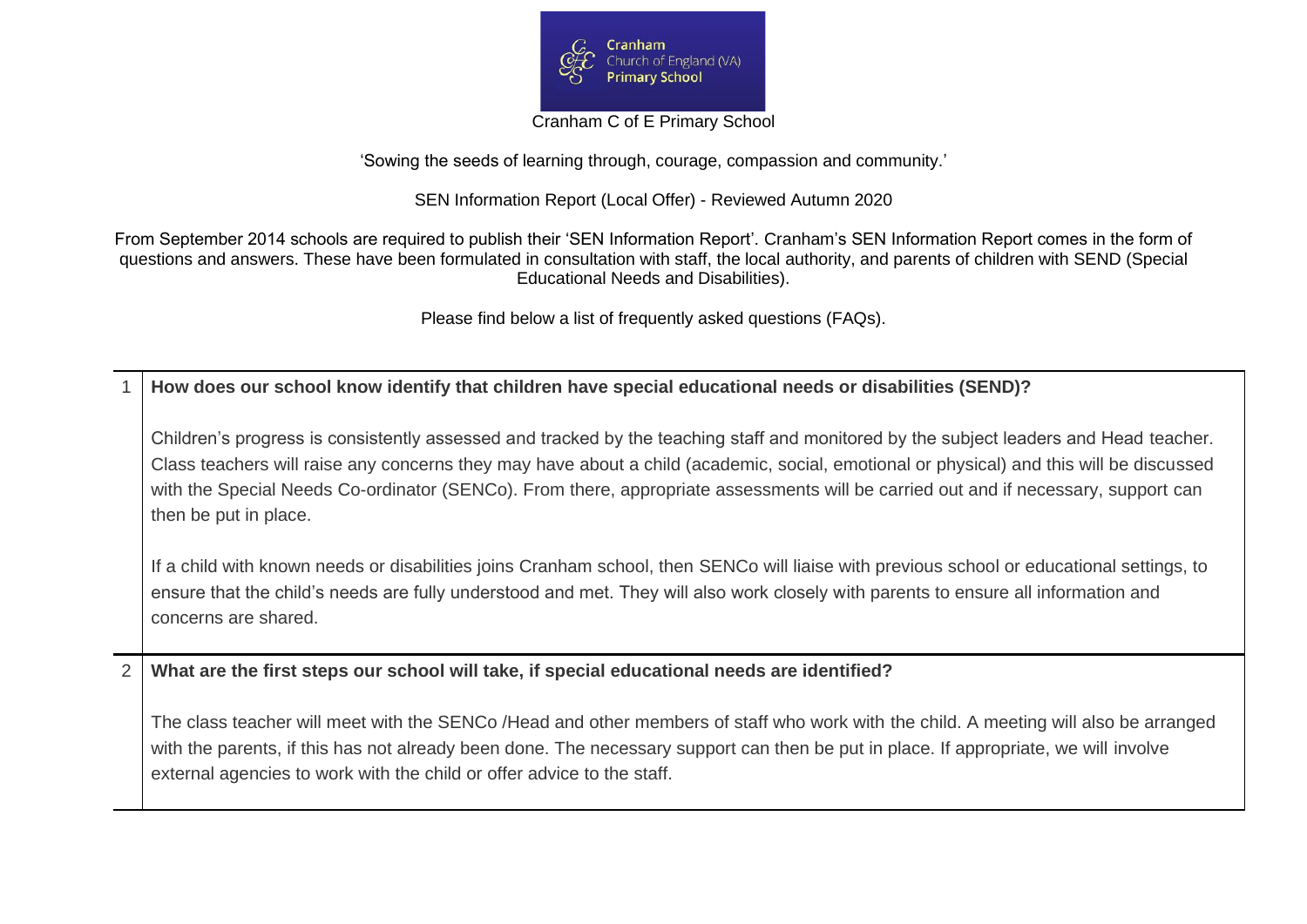

| 3 | What should parents/ carers do if they think their child has SEND? How can they raise concerns?                                                                                                                                                                                                                                                                                                                            |
|---|----------------------------------------------------------------------------------------------------------------------------------------------------------------------------------------------------------------------------------------------------------------------------------------------------------------------------------------------------------------------------------------------------------------------------|
|   | The school has an open door policy and encourages the parents to raise any issues immediately. Please speak to your child's teacher in<br>the first instance and then we can plan the next course of action from there.                                                                                                                                                                                                    |
| 4 | How will our school include parents and pupils in planning SEND support?                                                                                                                                                                                                                                                                                                                                                   |
|   | We want parents and the child to be fully involved in the planning of support. Pupil voice about issues that involve them is an important<br>approach to meeting a child's needs. We will always work with the child when preparing a support plan and will discuss and review their<br>targets with them regularly. We will meet with parents on a regular basis.                                                         |
|   | Parents' evenings are held twice a year. For children with a SEN or EHC (need to clarify) plan, formal reviews are also held yearly with<br>the child, parents, school and all other appropriate agencies, as well as informal reviews are held with the parents and school mid year.                                                                                                                                      |
|   | A summary of outcomes from termly review meeting is also shared with all parents of child with a SEN or EHC plan.                                                                                                                                                                                                                                                                                                          |
|   | This local offer has also been prepared in consultation with the schools SEND Governors.                                                                                                                                                                                                                                                                                                                                   |
| 5 | How will our school teach and support children with SEND?                                                                                                                                                                                                                                                                                                                                                                  |
|   | All children and young people with SEND are valued, respected and equal members of the school. As such, provision for pupils with<br>SEND is a matter for the school as a whole. All teachers are teachers of pupils with SEND. The governing body, Headteacher/ SENCo<br>and all other members of staff have important responsibilities to ensure all pupils have access to a broad, balanced and relevant<br>Curriculum. |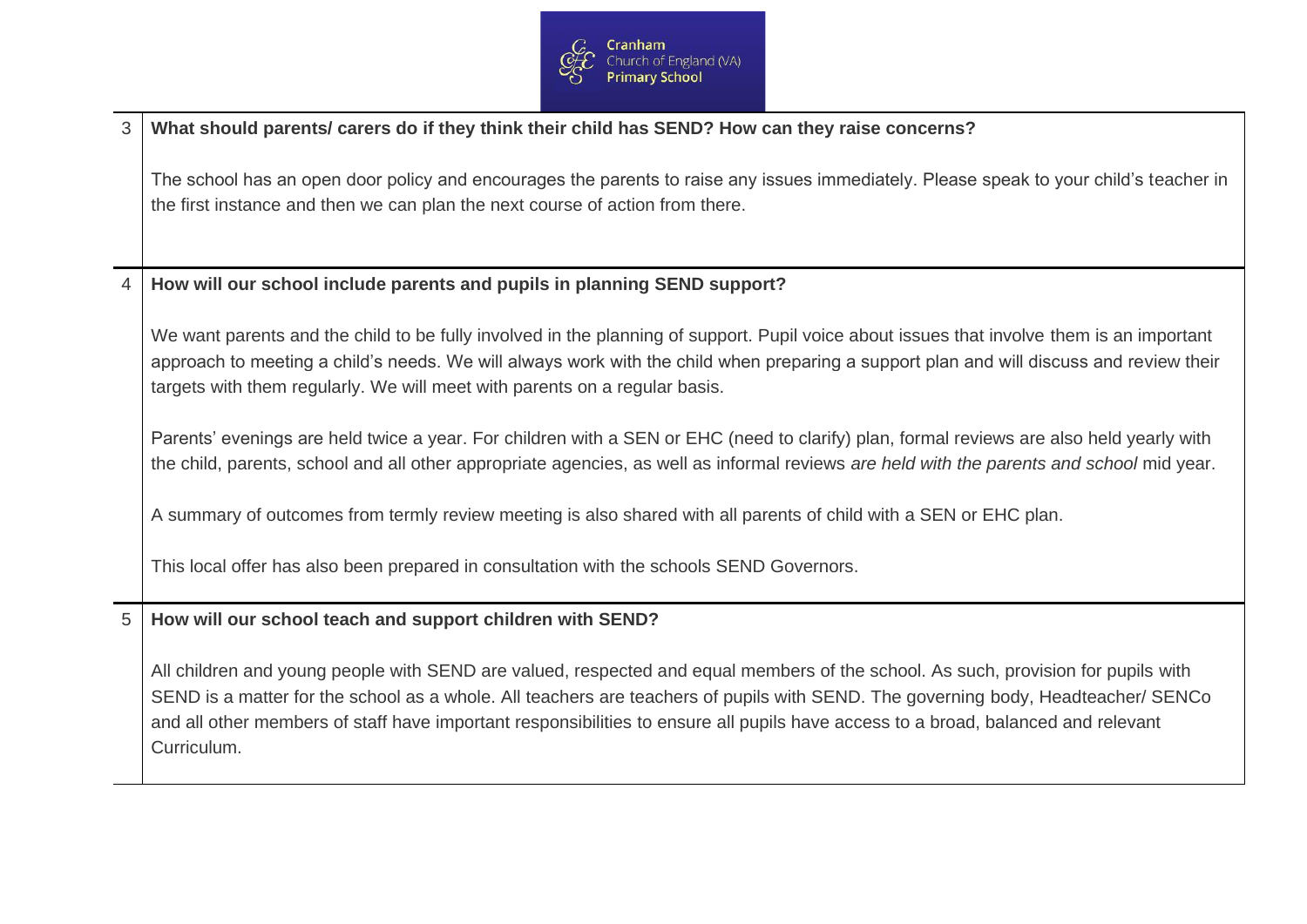

| a | For children without an Education, Health and Social Care plan (EHC)                                                                                                                                                                                                                                               |
|---|--------------------------------------------------------------------------------------------------------------------------------------------------------------------------------------------------------------------------------------------------------------------------------------------------------------------|
|   | All pupils with SEND are taught for all/ the majority of the week with their peers in mainstream classes by class/subject teachers and study the<br>curriculum at the appropriate level for their ability. Pupils may also on occasion be taught by a Teaching Assistant on an individual or small group<br>basis. |
| b | For children with an EHC plan                                                                                                                                                                                                                                                                                      |
|   | Children with specific needs may require more targeted one-to-one support. The school has access to a wide range of additional County Council<br>services including advisory teachers and the option to buy in support from the Educational Psychology Service.                                                    |
|   | How does our school plan the SEND support? How are our resources allocated and matched to needs?                                                                                                                                                                                                                   |
|   | Provision is mapped on a termly basis to ensure relevant needs are met and intervention is timetabled. Staff skills are fully utilised with effective<br>use being made of TA strengths.                                                                                                                           |
|   | Who makes the decision made about the support your child will receive?                                                                                                                                                                                                                                             |
|   | The support is regularly reviewed by the Headteacher/ SENCo to ensure the best provisions are in place. The Headteacher/ SENCo also liaises<br>closely with class teachers and TAs when planning provision as well as ensuring involvement of the child and parents.                                               |
| e | What Gloucestershire schools are expected to provide from their budget for SEND:                                                                                                                                                                                                                                   |
|   | This can be obtained by contacting the school office.                                                                                                                                                                                                                                                              |
|   | How will progress towards identified outcomes and effectiveness of our SEND provision be assessed and reviewed by us? How will we involve<br>parents, children and young people in this process?                                                                                                                   |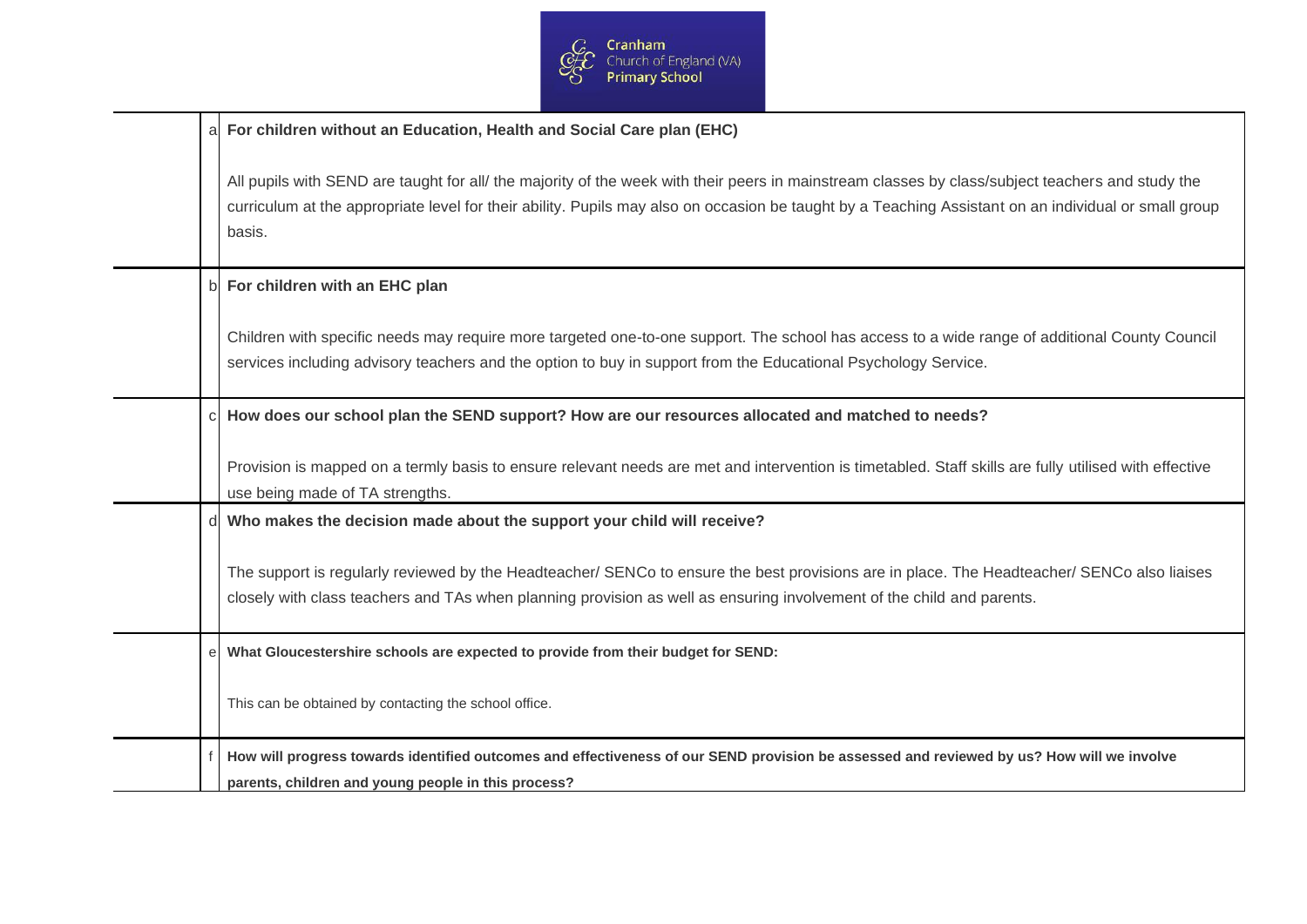

|   | The SENCo will ensure that the information about a child's SEN (Statement of educational needs) or EHC (Education health Care) plan is shared and understood                                                                                                                                                                                                                                                                                                                                                                                                                                                                                                                                                                            |  |  |  |
|---|-----------------------------------------------------------------------------------------------------------------------------------------------------------------------------------------------------------------------------------------------------------------------------------------------------------------------------------------------------------------------------------------------------------------------------------------------------------------------------------------------------------------------------------------------------------------------------------------------------------------------------------------------------------------------------------------------------------------------------------------|--|--|--|
|   | by teachers and all relevant staff who come into contact with that child.                                                                                                                                                                                                                                                                                                                                                                                                                                                                                                                                                                                                                                                               |  |  |  |
|   | The Headteacher carries out regular tracking of all pupils' progress and formal and informal assessment is ongoing in the classroom. Any interventions are                                                                                                                                                                                                                                                                                                                                                                                                                                                                                                                                                                              |  |  |  |
|   | carefully monitored to ensure that they are appropriate to the child and that progress is being made.                                                                                                                                                                                                                                                                                                                                                                                                                                                                                                                                                                                                                                   |  |  |  |
|   | Formal reviews of SEN provision occurs six times a year, when the Headteacher / SENCo meets with class teachers and teaching assistants.                                                                                                                                                                                                                                                                                                                                                                                                                                                                                                                                                                                                |  |  |  |
| 6 | Who will be working with your child?                                                                                                                                                                                                                                                                                                                                                                                                                                                                                                                                                                                                                                                                                                    |  |  |  |
|   | The SENCo will work closely with the class teacher to plan and oversee appropriate provision for your child. Support may be planned<br>within the classroom and provided by the class teacher or teaching assistant. Sometimes, small group or individual interventions will be<br>put in place and these are usually led by a teaching assistant. Where applicable, additional agencies may also be involved with your<br>child, though parents will always be kept fully informed.                                                                                                                                                                                                                                                    |  |  |  |
|   | How does our school ensure that the information about a child's SEND or EHC plan is shared and understood by teachers and<br>all relevant staff who come into contact with that child?                                                                                                                                                                                                                                                                                                                                                                                                                                                                                                                                                  |  |  |  |
|   | The SENCo will ensure that the information about a child's SEN or EHC plan is shared and understood by teachers and all relevant staff<br>who come into contact with that child. Parents will be informed in advance if an outside agency is going to meet with their child. The head<br>teacher carries out regular tracking of all pupils' progress. Formal and informal assessment is ongoing in the classroom. Any<br>interventions are carefully monitored to ensure that they are appropriate to the child and that progress is being made. SEN provision is<br>formally reviewed six times a year, when the SENCo meets with class teachers and teaching assistants. However provision and progress<br>is continually monitored. |  |  |  |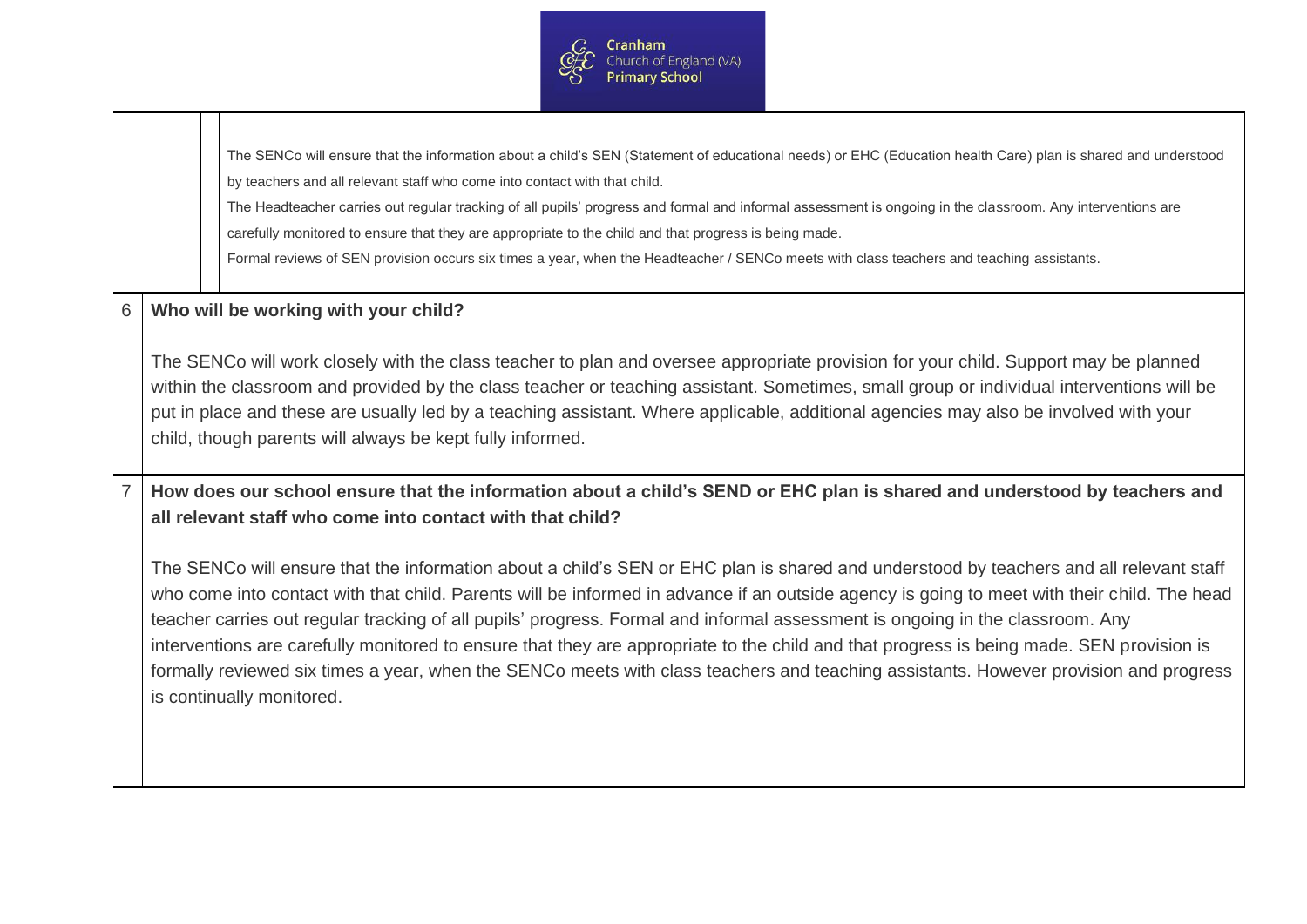

## 8 **What role will the child's teacher play?**

Teachers are responsible and accountable for the progress and development of the pupils in their class, even where pupils access support from teaching assistants or specialist staff. High-quality teaching, differentiated for individual pupils, is the first step in responding to pupils who have or may have SEN.

## 9 **What expertise does our school and staff have in relation to SEND?**

The SENCo carries out regular training to ensure that the school is kept up to date with current SEND issues and provision.

| a | <b>Training of staff</b>                                                                                                                                                                               |
|---|--------------------------------------------------------------------------------------------------------------------------------------------------------------------------------------------------------|
|   | As a small school, our training is primarily needs lead.                                                                                                                                               |
|   | b List areas of expertise                                                                                                                                                                              |
|   | One member of staff is trained pastorally and has expertise in supporting children socially and emotionally.                                                                                           |
|   | The SENDCo holds level one training in Makaton.                                                                                                                                                        |
|   | What intervention programmes does our school run for children with SEND and how are they delivered?                                                                                                    |
|   | Intervention programmes are regularly reviewed. Recent intervention programmes have included small group phonics, Toe by Toe,<br>Nurture groups and Time to Talk (A social communication intervention) |
|   | Support may be planned within the classroom and provided by the class teacher or teaching assistant. Sometimes small group or                                                                          |
|   | individual interventions will be put in place, these groups will usually be led by a teaching assistant and is overseen by the SENDCo                                                                  |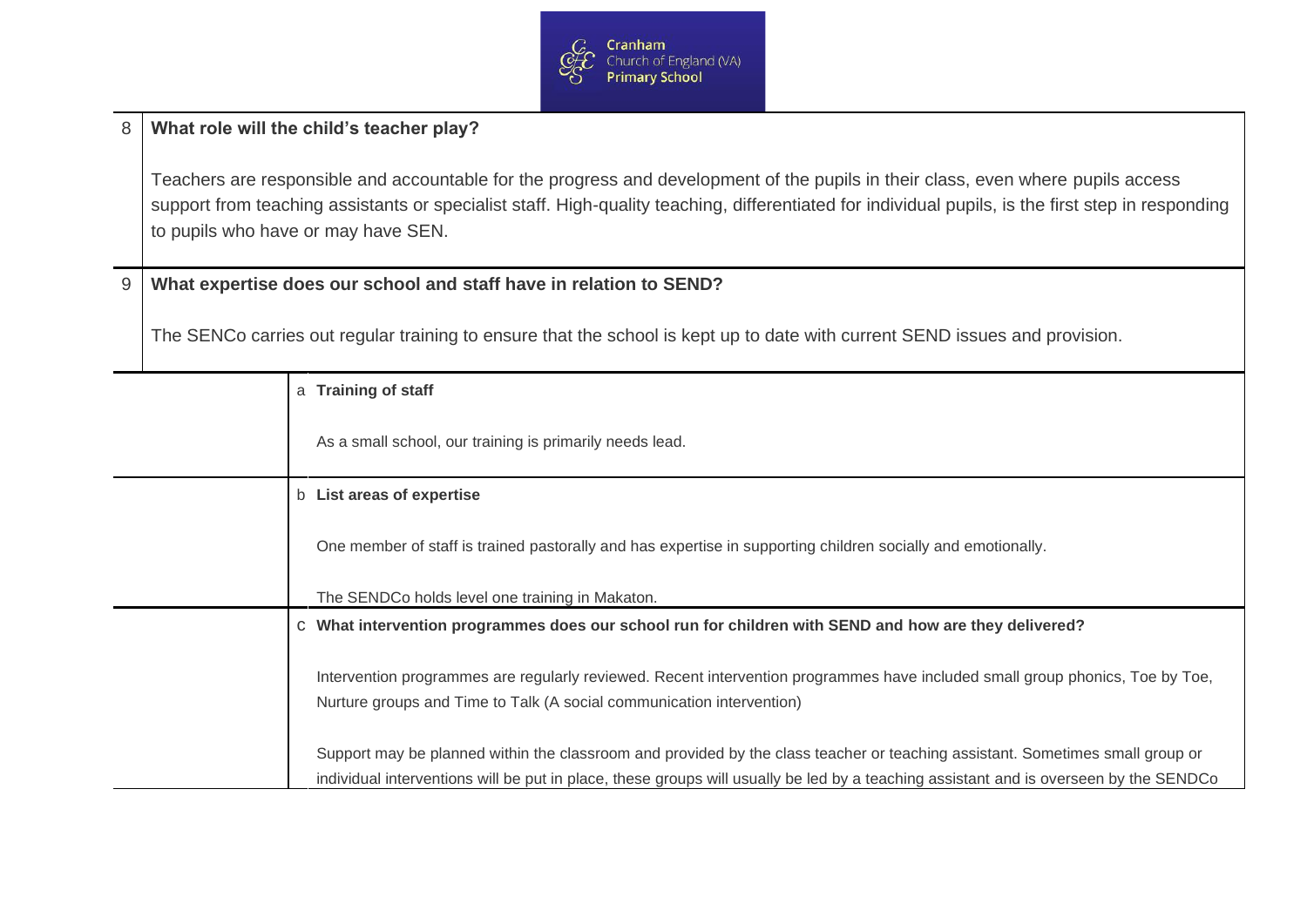

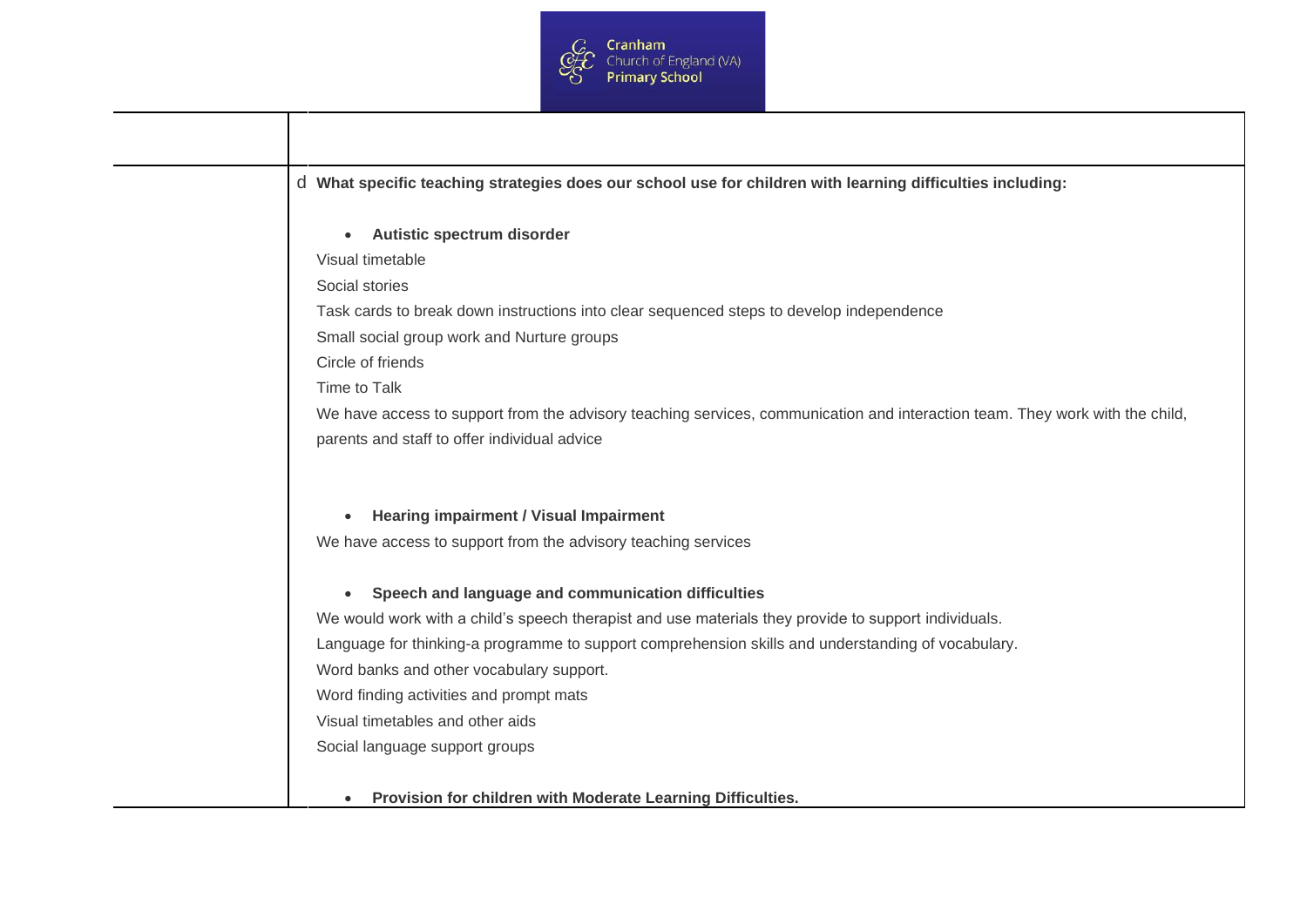

|   | Classroom TA support is provided.<br>Additional support includes:<br>Materials to support literacy and numeracy. These are dependent on individual needs.<br>Literacy and Numeracy booster groups                                                                                                                                                         |
|---|-----------------------------------------------------------------------------------------------------------------------------------------------------------------------------------------------------------------------------------------------------------------------------------------------------------------------------------------------------------|
|   | One to One support for specific difficulties                                                                                                                                                                                                                                                                                                              |
|   | Motor skills support- Pindora's Box                                                                                                                                                                                                                                                                                                                       |
|   | Language for thinking - to help develop comprehension skills.                                                                                                                                                                                                                                                                                             |
|   | Numicon resources to support numeracy.                                                                                                                                                                                                                                                                                                                    |
|   | <b>Dyslexia</b><br>$\bullet$<br><b>Dancing Bears</b><br>Apples and Pears<br>Toe by Toe<br>Nurture group is used to support social emotional and behavioural skills                                                                                                                                                                                        |
|   | Note: Each child is considered holistically, so that all their needs can be identified.                                                                                                                                                                                                                                                                   |
| e | What support does our school put in place for children and young people who find it difficult to conform to normal<br>behavioural expectations and how do we support children and young people to avoid exclusion?                                                                                                                                        |
|   | We work closely with all staff and parents to ensure a consistent approach to any behavioural issues. We put in place behavioural<br>support methods dependant on the child's individual needs. We are also able to call in support from the local authority behavioural<br>support team or other behavioural specialists/ teachers from special schools. |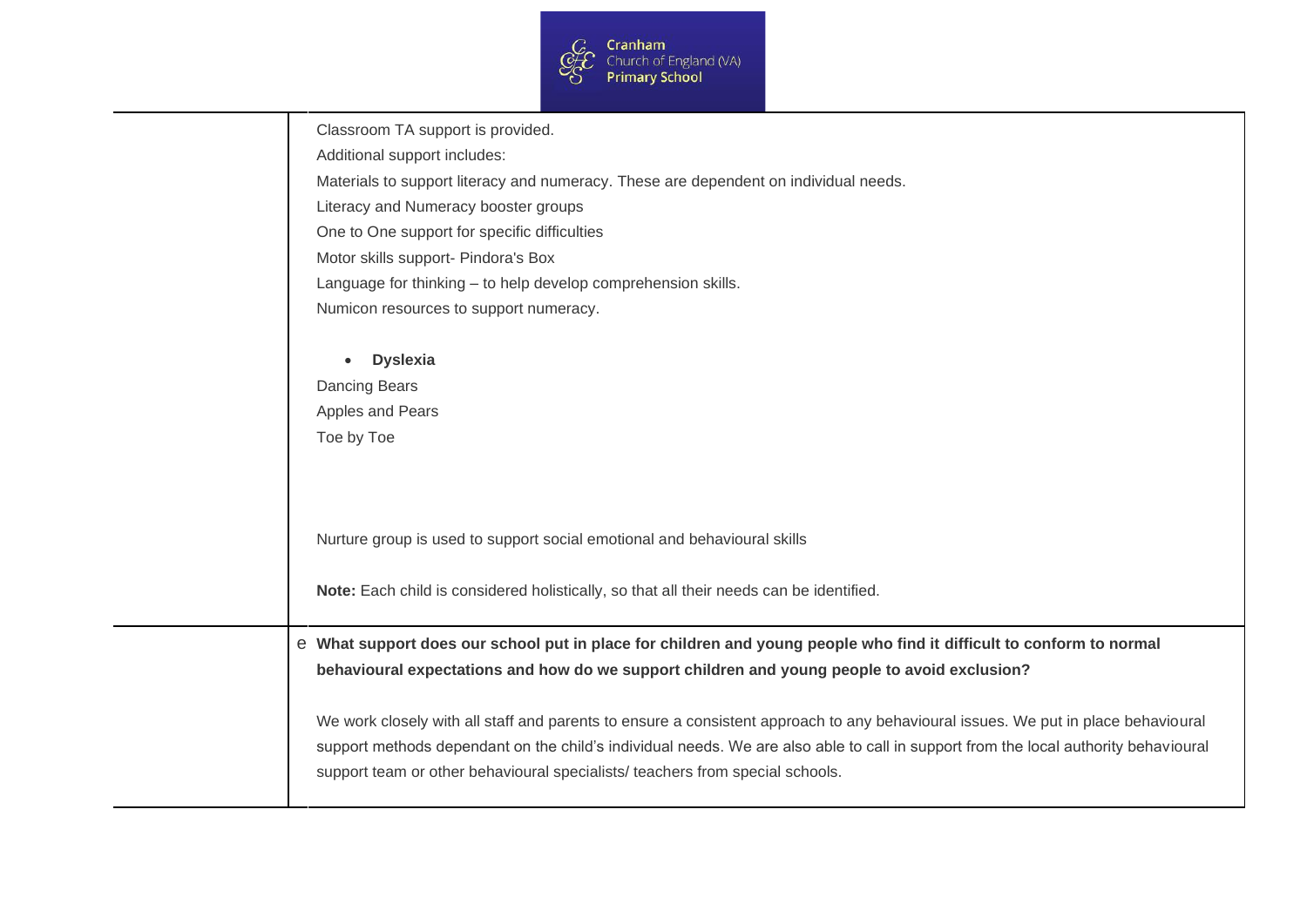

|  |                                                                                           |   | We have resources in school to support children with emotional difficulties and again can involve appropriate external agencies using<br>our pastoral lead.                                                            |
|--|-------------------------------------------------------------------------------------------|---|------------------------------------------------------------------------------------------------------------------------------------------------------------------------------------------------------------------------|
|  |                                                                                           |   | We also run Peer mediation at playtimes.                                                                                                                                                                               |
|  |                                                                                           |   | 10 Which other services do we use to provide for and support our pupils/students?                                                                                                                                      |
|  |                                                                                           |   | We have access to a wide range of services and use these as appropriate:                                                                                                                                               |
|  |                                                                                           |   | Health, Social Services, Local authority support services, voluntary organisations - specialist support teachers, educational                                                                                          |
|  |                                                                                           |   | psychologists, teachers for hearing and visual impairment, ASD advisory teachers, behaviour support etc.                                                                                                               |
|  |                                                                                           |   |                                                                                                                                                                                                                        |
|  |                                                                                           |   | How do we meet the needs of SEND pupils/students?                                                                                                                                                                      |
|  |                                                                                           |   | We meet the needs of our SEND pupils be providing specifically tailored programmes of intervention and support.                                                                                                        |
|  |                                                                                           | b | How do we support families of these pupils/students?                                                                                                                                                                   |
|  |                                                                                           |   | We regularly meet with parents to ensure clear lines of communication. When appropriate we involves agencies that support the<br>whole family. This can, for example, include family counselling or parenting classes. |
|  |                                                                                           |   | 11 How does our school provide support to improve the emotional and social developments of our SEND pupils?                                                                                                            |
|  |                                                                                           |   | The school pro-actively supports the emotional and social developments of all pupils through a carefully planned PSHE curriculum,                                                                                      |
|  | additional nurture groups and pastoral intervention groups are provided to address needs. |   |                                                                                                                                                                                                                        |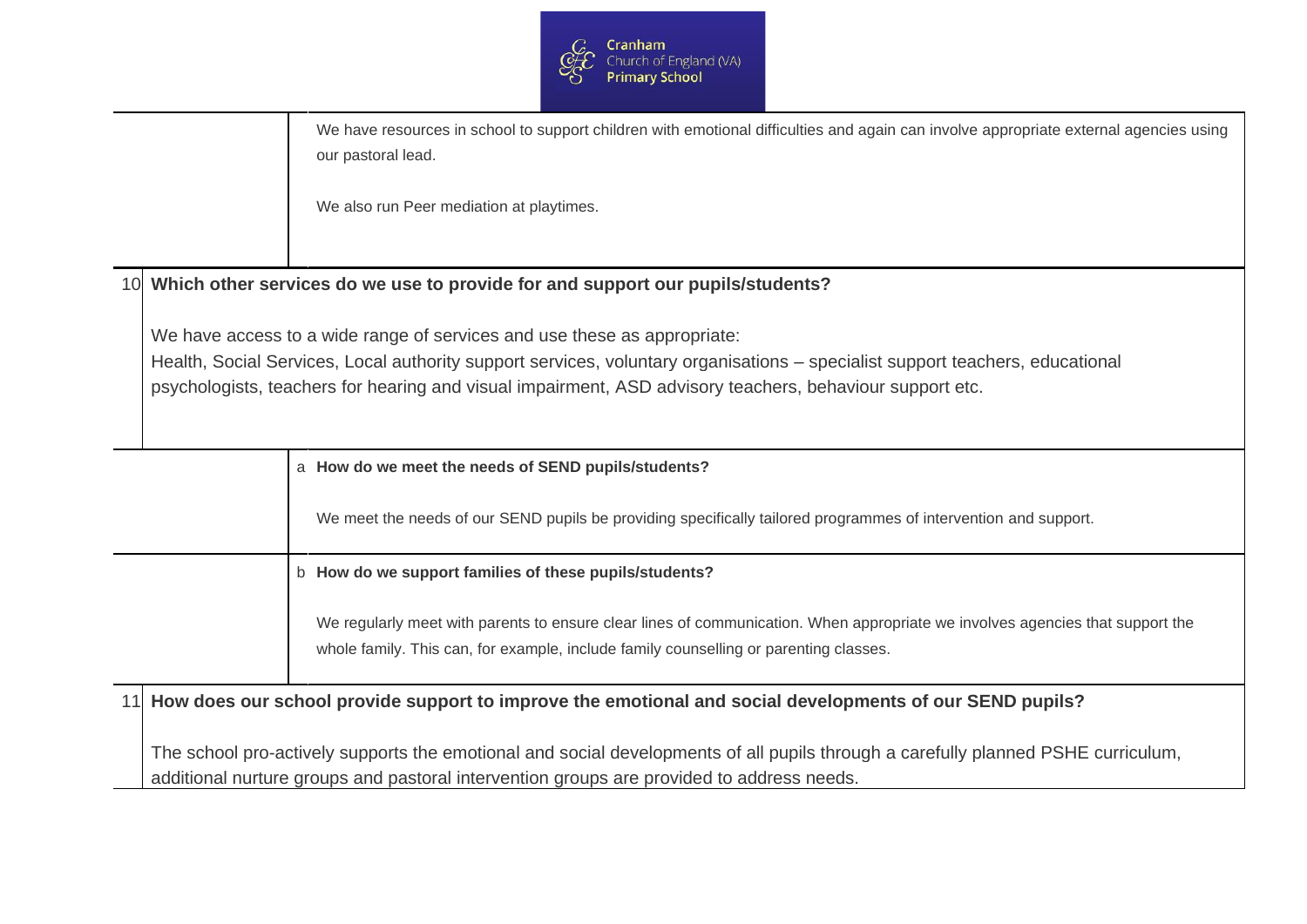

All pupils have access to a support worker on request. Requests can be placed by talking to your child's teacher or the pastoral lead, as well as the children being able to approach staff themselves.

SEND pupils play a full part in all social activities including school trips and residential trips. When appropriate, social and residential trips are discussed with parents and child in advance to decide upon an appropriate and acceptable degree of participation.

The school works with parents to support both long and short term medical needs. (For further information regarding medical needs, please see the schools Medication Policy*.*

|    | a How does our school manage the administration of medications                                                                                                                                                                                                                                              |
|----|-------------------------------------------------------------------------------------------------------------------------------------------------------------------------------------------------------------------------------------------------------------------------------------------------------------|
|    | Several members of staff are first aid trained and training is kept up to date. Clear procedures are set out and followed. Any<br>medication administered is recorded in a central medication administration book.<br>For information on the administration of medicines see the schools Medication Policy. |
|    | b How does our school help with personal care when this is required?                                                                                                                                                                                                                                        |
|    | When personal care is needed, this will be clearly defined within the child's care plan alongside designated staff. This will be carried<br>out in line with the schools intimate care policy.                                                                                                              |
| CI | What is our policy on day trips, school outings, health and safety arrangements?                                                                                                                                                                                                                            |
|    | School trips are planned to enable all children to access them. Special consideration to SEND children is give when preparing risk<br>assessments (for example provision of additional staff support). All medical and dietary needs are taken into consideration when<br>planning trips and outings.       |
|    | What pastoral support arrangements are in place specifically to listen to pupils/students with SEND?                                                                                                                                                                                                        |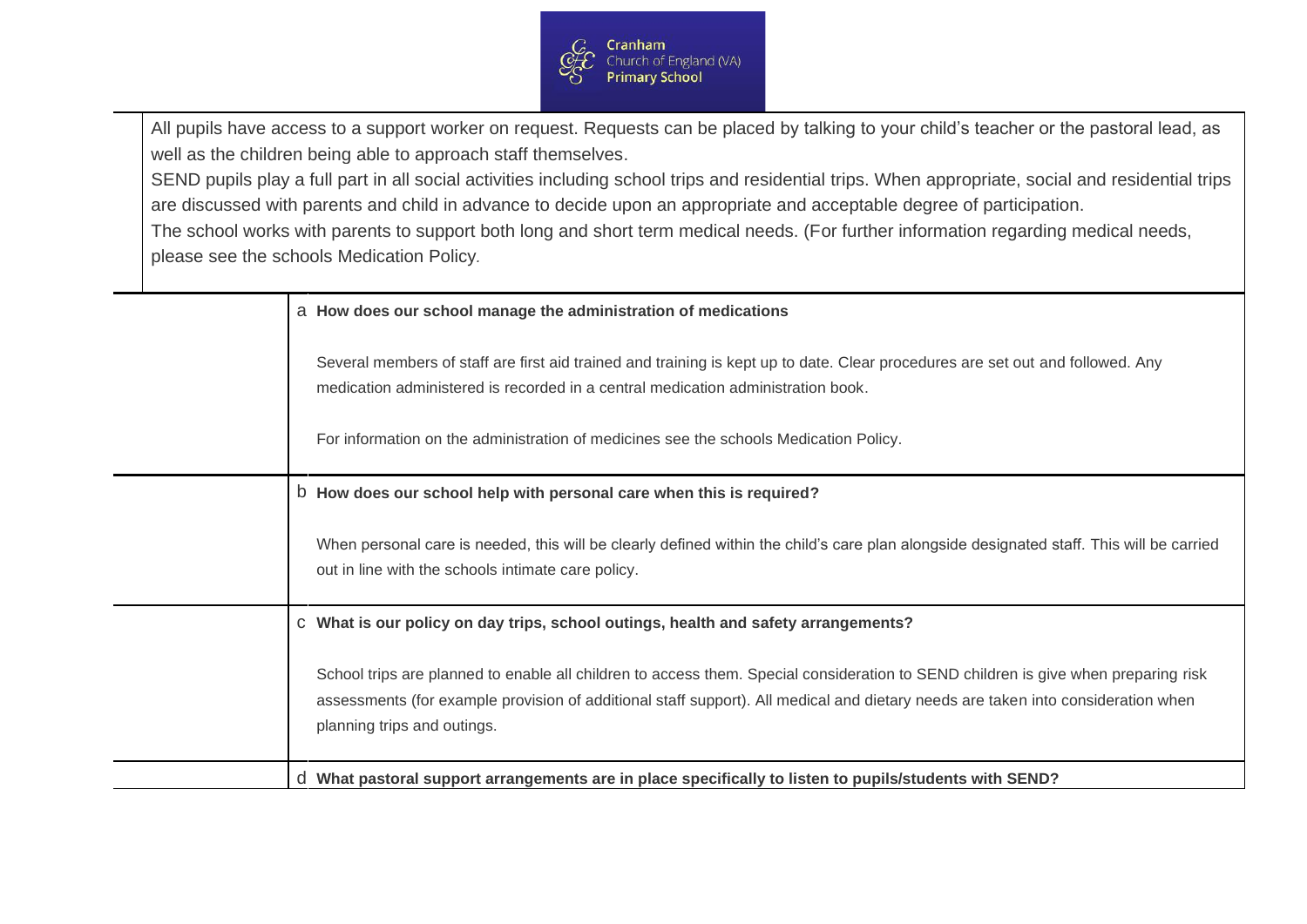

|    |                      |   | What measures are in place in our school to prevent bullying?                                                                                                                                                                                                                |
|----|----------------------|---|------------------------------------------------------------------------------------------------------------------------------------------------------------------------------------------------------------------------------------------------------------------------------|
|    |                      |   | We have a member of staff with responsibility for pastoral care. All children are have access to this member of staff and a special box<br>is available for children to post requests in confidence.                                                                         |
|    |                      |   | We have a rigid anti bullying policy in place. The children are also actively involved in monitoring behaviour through peer mediators<br>and via an Anti-Bullying representative on the school council.                                                                      |
|    |                      |   |                                                                                                                                                                                                                                                                              |
|    |                      |   | What access do our SEND pupils/students have to facilities and extra-curricular activities?                                                                                                                                                                                  |
|    | monitored carefully. |   | In addition to the statutory curriculum, the school provides a wide range of additional activities. All pupils with SEND are actively<br>encouraged and supported to join in and benefit from these activities. The participation of pupils with SEND in these activities is |
| 13 |                      |   | Who will be talking to and keeping in touch with the parent/carer? (working together towards outcomes, reviewing                                                                                                                                                             |
|    |                      |   | arrangements; including looked after children)                                                                                                                                                                                                                               |
|    |                      |   | Parents evenings are held twice a year. For children with a SEN or EHC plan formal reviews are held yearly with the child, parents,<br>school and all other appropriate agencies. The SENDCo can be contacted face to face at school or via email.                           |
|    |                      | a | Who will explain and discuss this with parents/carers?                                                                                                                                                                                                                       |
|    |                      |   | The SENDCO will take overall responsibility for communicating with parents /carers.                                                                                                                                                                                          |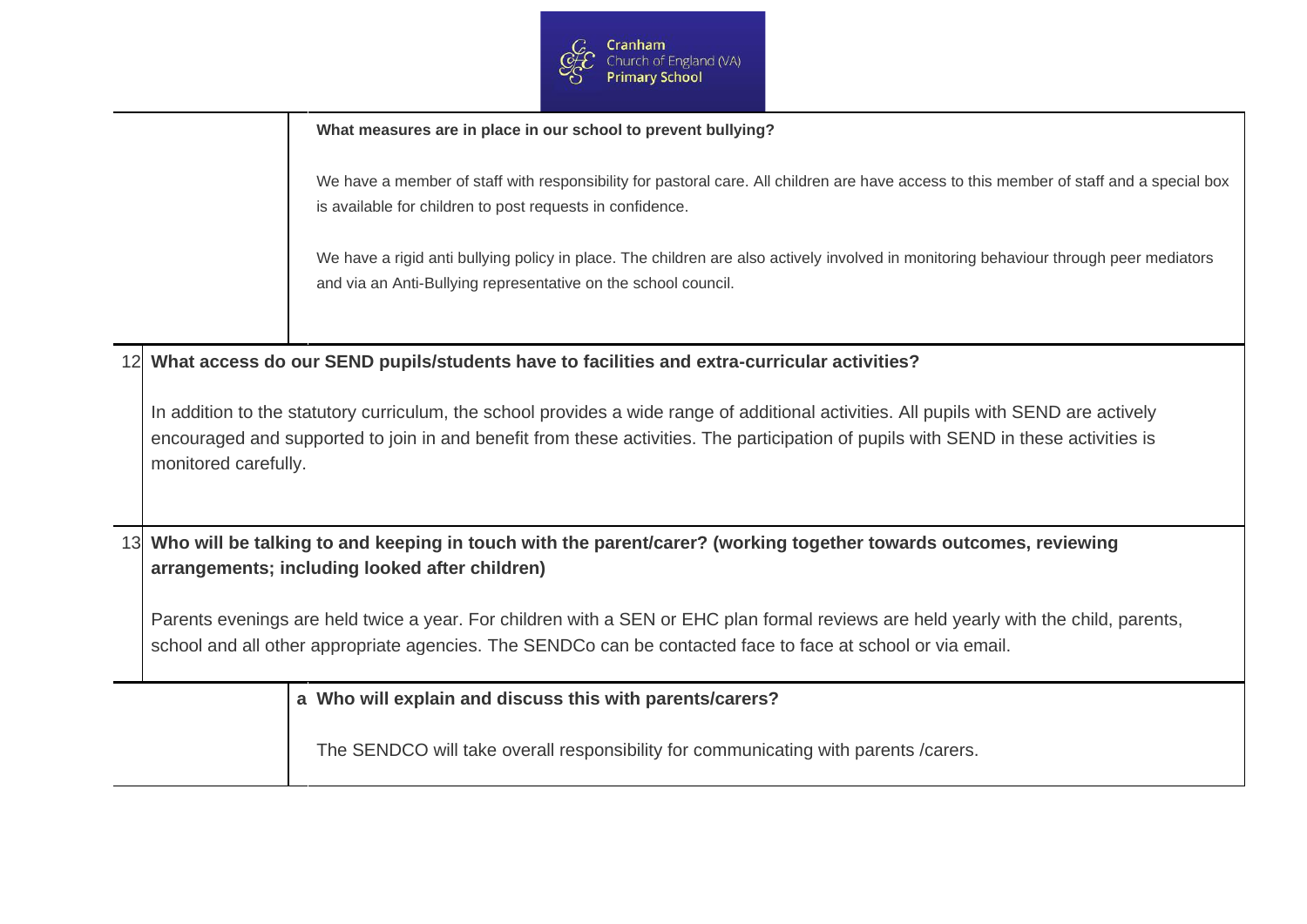

|     |                                                                                                                                                                                                       | b  | How will parents/carers know how well their child is doing?                                                                                                                                                            |
|-----|-------------------------------------------------------------------------------------------------------------------------------------------------------------------------------------------------------|----|------------------------------------------------------------------------------------------------------------------------------------------------------------------------------------------------------------------------|
|     |                                                                                                                                                                                                       |    | Parents evening as held twice a year and parents receive and annual reports. For children with a SEN or EHC plan<br>formal reviews are held yearly with the child, parents, school and all other appropriate agencies. |
|     |                                                                                                                                                                                                       | C. | How does our school measure outcomes and impact of the support provided to the pupil/student?                                                                                                                          |
|     |                                                                                                                                                                                                       |    | Progress and outcomes are measured against specific success criteria as well as against progress against national<br>assessment criteria.                                                                              |
|     |                                                                                                                                                                                                       |    | When and at what interval will this happen?                                                                                                                                                                            |
|     |                                                                                                                                                                                                       |    | The progress of all pupils within the school is reviewed six times a year.                                                                                                                                             |
|     |                                                                                                                                                                                                       | e. | Who will explain and discuss this with young people                                                                                                                                                                    |
|     |                                                                                                                                                                                                       |    | Teachers are responsible and accountable for the progress and development of the pupils in their class and they<br>take responsibility for sharing this information with pupils.                                       |
|     |                                                                                                                                                                                                       |    | 14 How will our school involve young people with SEND in their education?                                                                                                                                              |
|     | The school's curriculum is child centred. All children discuss and review their targets regularly. Pupil voice about issues that involve them<br>is an important approach to meeting a child's needs. |    |                                                                                                                                                                                                                        |
|     | 15 What accredited and non-accredited courses do we offer for young people with SEND?                                                                                                                 |    |                                                                                                                                                                                                                        |
| N/A |                                                                                                                                                                                                       |    |                                                                                                                                                                                                                        |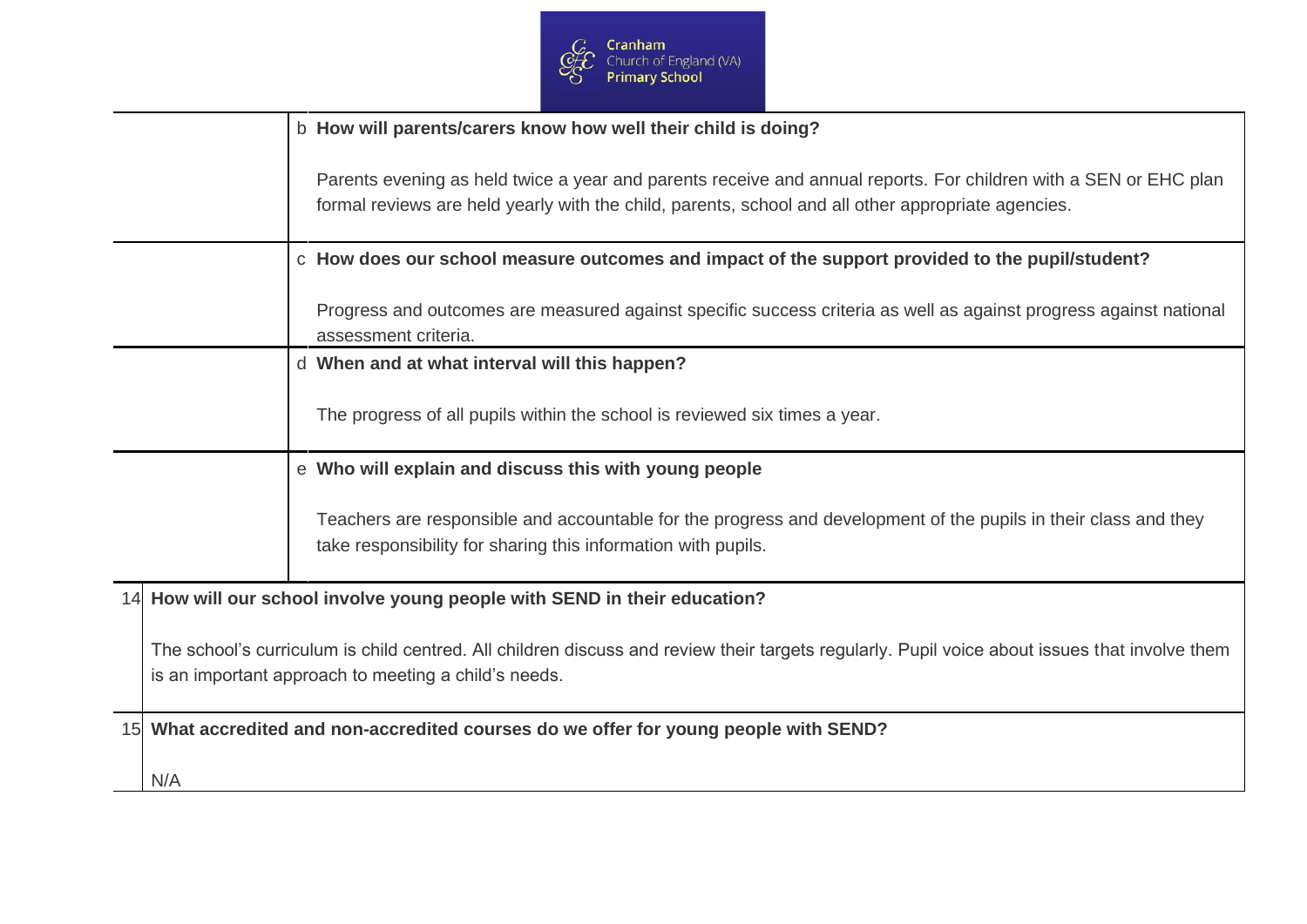

|    | 16 How do we assess and evaluate the provision we have arranged for your child?                                                                                                                                                                                                                                                                                                                                                                                                                                                                                                                                                                          |  |  |  |  |  |
|----|----------------------------------------------------------------------------------------------------------------------------------------------------------------------------------------------------------------------------------------------------------------------------------------------------------------------------------------------------------------------------------------------------------------------------------------------------------------------------------------------------------------------------------------------------------------------------------------------------------------------------------------------------------|--|--|--|--|--|
|    | All planned provision includes expected outcomes to be assessed against. Progress, both against specific targets and against national<br>outcomes is clearly tracked. Where provision is judged to be not effective new approaches are taken.                                                                                                                                                                                                                                                                                                                                                                                                            |  |  |  |  |  |
| 17 | How do we prepare our school to welcome and support SEND pupils/students and how do we arrange and support a transfer to<br>another school/educational establishment?                                                                                                                                                                                                                                                                                                                                                                                                                                                                                    |  |  |  |  |  |
|    | We recognise that transitions can be difficult for a child with SEND and take steps to ensure that any transition is as smooth as possible.<br>If your child is moving to another school, we will contact the school SENCO and ensure he/she knows about any special arrangements or<br>support that need to be put in place for your child. We will make sure that all records about your child are passed on as soon as possible.                                                                                                                                                                                                                      |  |  |  |  |  |
|    | When moving classes in school, information will be passed on to the new class teacher in advance and a planning meeting will take<br>place with the new teacher. All support plans will be shared with the new teacher.                                                                                                                                                                                                                                                                                                                                                                                                                                  |  |  |  |  |  |
|    | In year 6, the SENCo and class teacher will attend transition meeting with the secondary school. Your child will be involved in focused<br>learning about aspects of transition to support their understanding of the changes ahead. The school has close links with 'Psalms' who<br>provide an additional 'Moving On' session for Year 6 children, as part of this each child receives a booklet designed to support children<br>with transition. All children will attend secondary transfer days and when appropriate your child will visit their new school on several<br>occasions. Staff from the new school will visit your child in this school. |  |  |  |  |  |
|    | a How do we prepare our pupils/ students for adult life?                                                                                                                                                                                                                                                                                                                                                                                                                                                                                                                                                                                                 |  |  |  |  |  |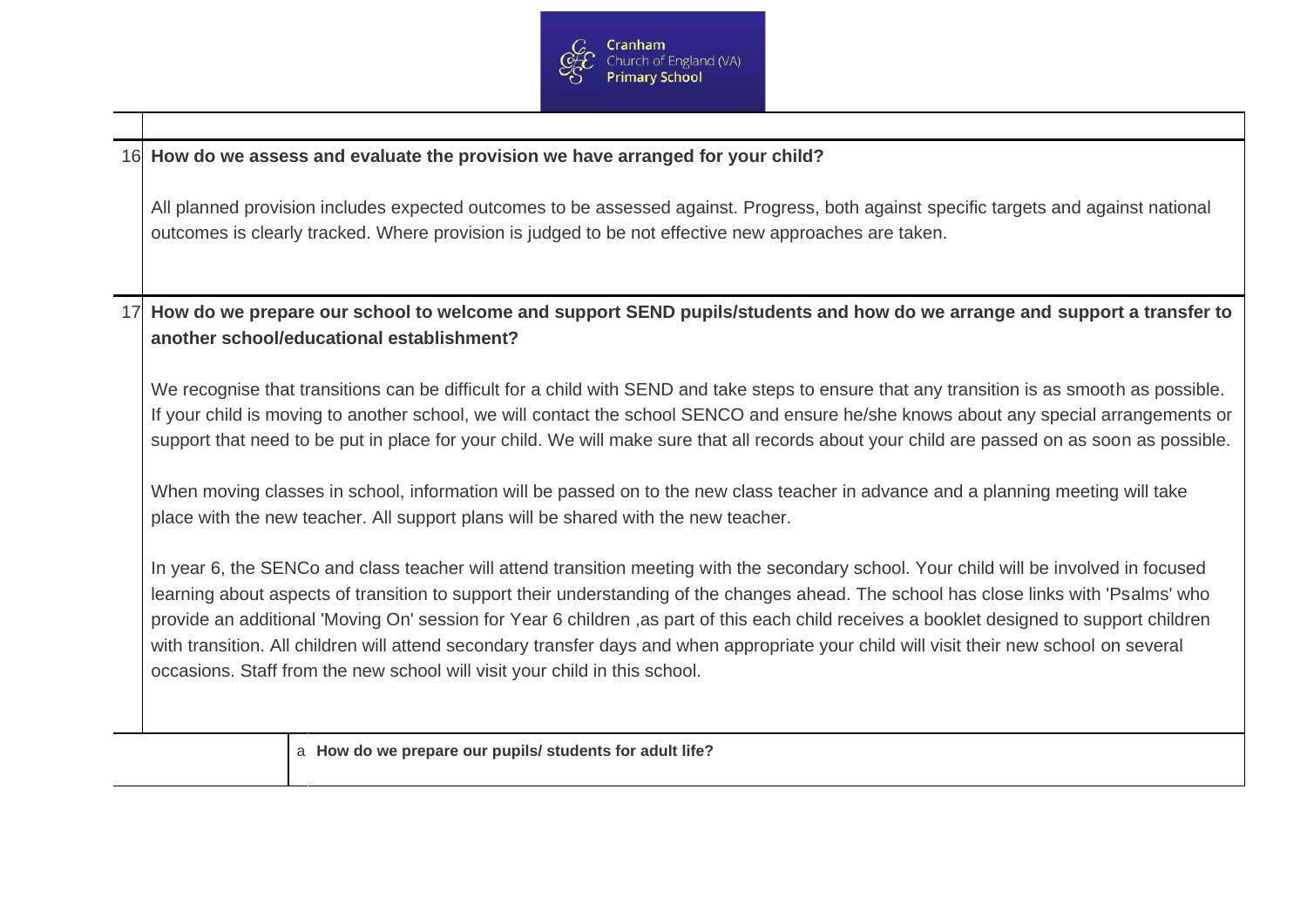

|              | The school has a carefully planned PSHE program of study which includes additional Nurture groups for those identified as requiring<br>additional support                                                                                                                                                                          |
|--------------|------------------------------------------------------------------------------------------------------------------------------------------------------------------------------------------------------------------------------------------------------------------------------------------------------------------------------------|
| b            | What special arrangements are made for exams?<br>Where appropriate the SENCo will work with the class teacher to ensure that barriers to assessment are reduced. In the case of KS2<br>SATs, school can apply for various arrangements to be put in place to ensure that every child has a fair chance of accessing the<br>tests.  |
| <sub>C</sub> | What resources and equipment do we provide for children with SEND?<br>Resources and equipment are matched to need. This may for example include coloured filters to support with reading, specific pupil<br>booklets such as Toe by Toe or access to technology to support learning such as laptop to use word processing.         |
|              | What arrangements are in place with other schools/educational providers when our SEND pupils/students transfer?<br>We have good relationships with our feeder schools and other local schools and these will be used to ensure the best possible<br>transition for your child.<br>See above                                        |
|              | e How accessible is our school to pupils/students with SEND?<br>Our school will do everything possible to ensure it can meet the needs of SEND pupils. The school has small class sizes with<br>additional support. Corridors are easily accessible and a ramp can be fitted where there is a step. The main teaching rooms are on |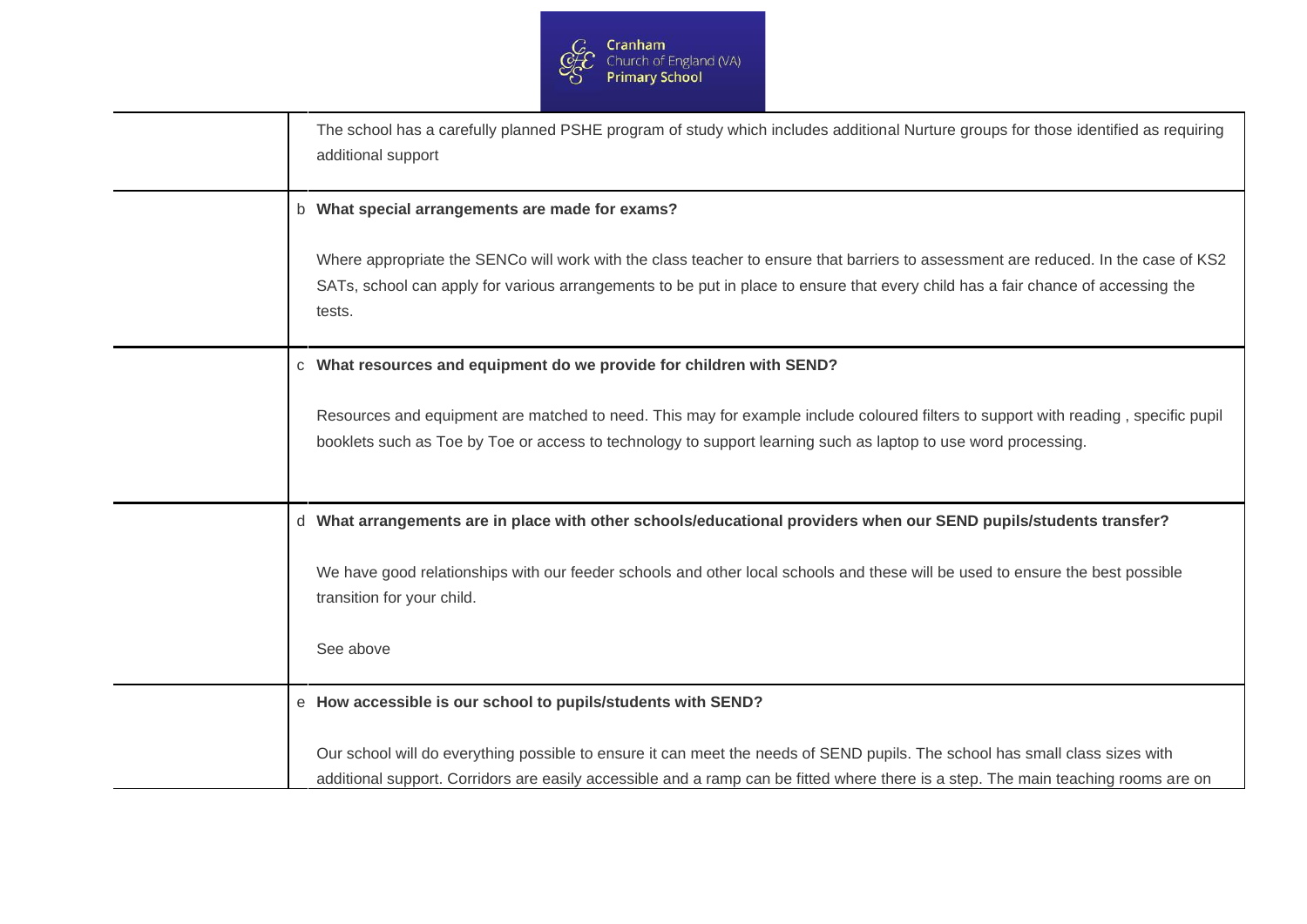

|    |                                                                                                                                                                                                                                                                                                                                                                                                                                                                                                                                                                                                | the lower floor although additional rooms do have to be accessed by stairs. If lessons are planned upstairs and access is an issue<br>alternative arrangements will be made.<br>One toilet is fitted with additional hand rails. |
|----|------------------------------------------------------------------------------------------------------------------------------------------------------------------------------------------------------------------------------------------------------------------------------------------------------------------------------------------------------------------------------------------------------------------------------------------------------------------------------------------------------------------------------------------------------------------------------------------------|----------------------------------------------------------------------------------------------------------------------------------------------------------------------------------------------------------------------------------|
| 18 |                                                                                                                                                                                                                                                                                                                                                                                                                                                                                                                                                                                                | Where can you find our SEND policy?                                                                                                                                                                                              |
|    |                                                                                                                                                                                                                                                                                                                                                                                                                                                                                                                                                                                                | Our SEND policy is available on our school website, alternatively a paper copy can be obtained from school if requested.                                                                                                         |
| 19 |                                                                                                                                                                                                                                                                                                                                                                                                                                                                                                                                                                                                | What role do the governors have? What does our SEND governor do?                                                                                                                                                                 |
|    | The Headteacher is responsible for the overall management of the school's SEND provision. The SENco and Head work in close<br>consultation with the SEND Governor in the development and monitoring of the SEND policy. The governors work in cooperation with the<br>SENco and Head to determine and implement the policy, establish the approach to the school's provision for children with SEND and to<br>report to parents. The SEND governor monitors the school's work on behalf of the children with SEND.<br>The school has a separate designated governor for looked after children. |                                                                                                                                                                                                                                  |
| 20 | What can you do if you are not happy?                                                                                                                                                                                                                                                                                                                                                                                                                                                                                                                                                          |                                                                                                                                                                                                                                  |
|    |                                                                                                                                                                                                                                                                                                                                                                                                                                                                                                                                                                                                | The Headteacher is responsible for SEND<br>The Governor's for SEND and Looked After Children is Dr Linda De Cossart and Mrs Lyn Barker.                                                                                          |
|    |                                                                                                                                                                                                                                                                                                                                                                                                                                                                                                                                                                                                | The school has a Complaints Policy- This policy is in place if you are not happy                                                                                                                                                 |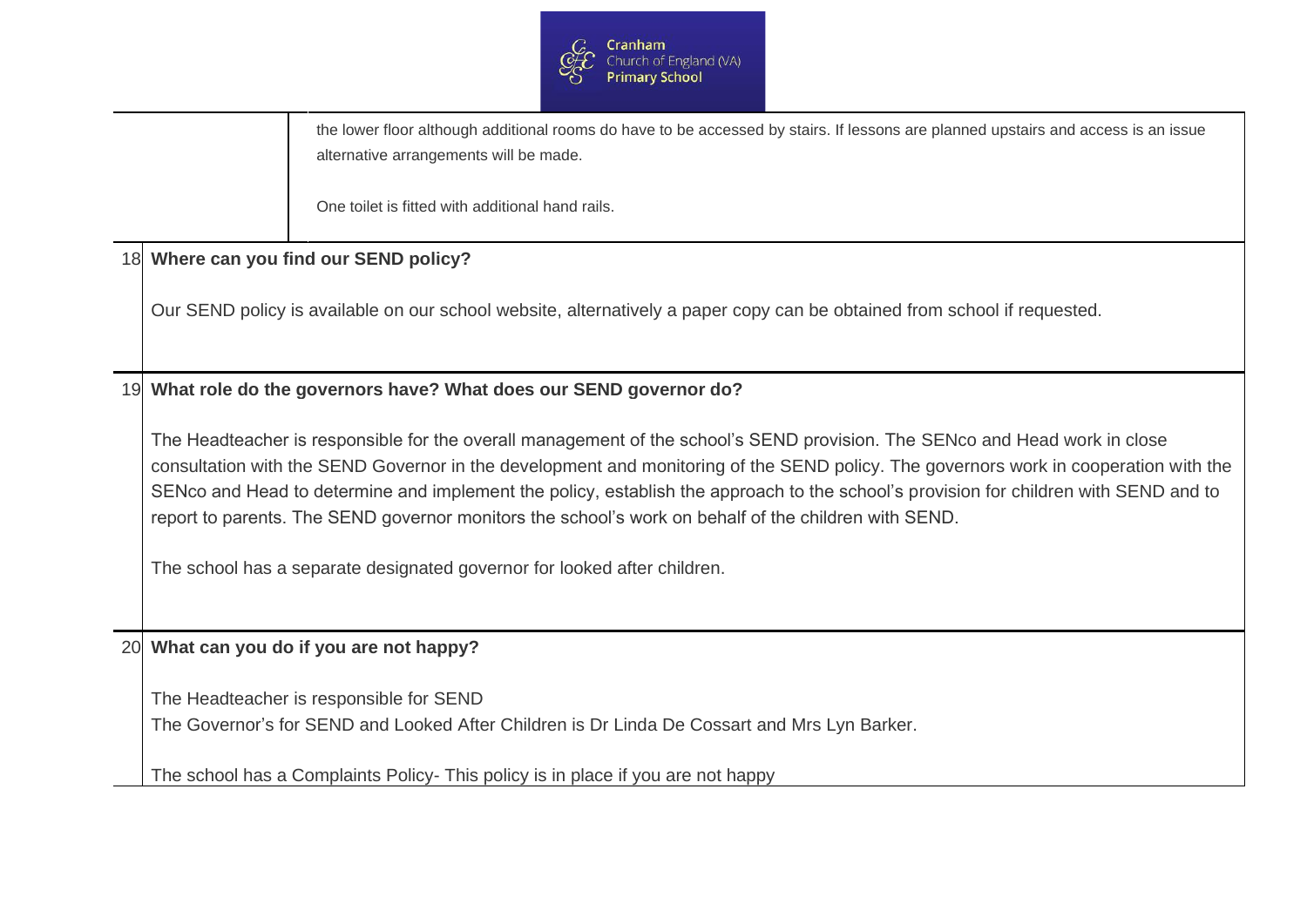

| How can parents/carers arrange a visit to our school? What is involved?<br>21 |                                                                                                                                                                                                                                                |  |
|-------------------------------------------------------------------------------|------------------------------------------------------------------------------------------------------------------------------------------------------------------------------------------------------------------------------------------------|--|
|                                                                               | Please contact the school to arrange a visit either via the office or via the SENDCo. Making an appointment will ensure that we are able<br>to include the most appropriate members of staff in conversations.                                 |  |
| 22                                                                            | Who can you contact for more information?                                                                                                                                                                                                      |  |
|                                                                               | Please get in touch with your child's teacher as soon as you feel there is an issue. The SENCo/Head teacher will also be very happy to<br>discuss any concerns and offer advice.                                                               |  |
|                                                                               | Useful websites<br>The Gloucestershire Parent Partnership Service isa confidential service providing information, advice and support:<br>www.glospps.org.uk<br>IPSEA ((Independent Parental Special Education Advice); http://www.ipsea.org.uk |  |
|                                                                               | 23 When was the above information updated?                                                                                                                                                                                                     |  |
|                                                                               | December 2020                                                                                                                                                                                                                                  |  |